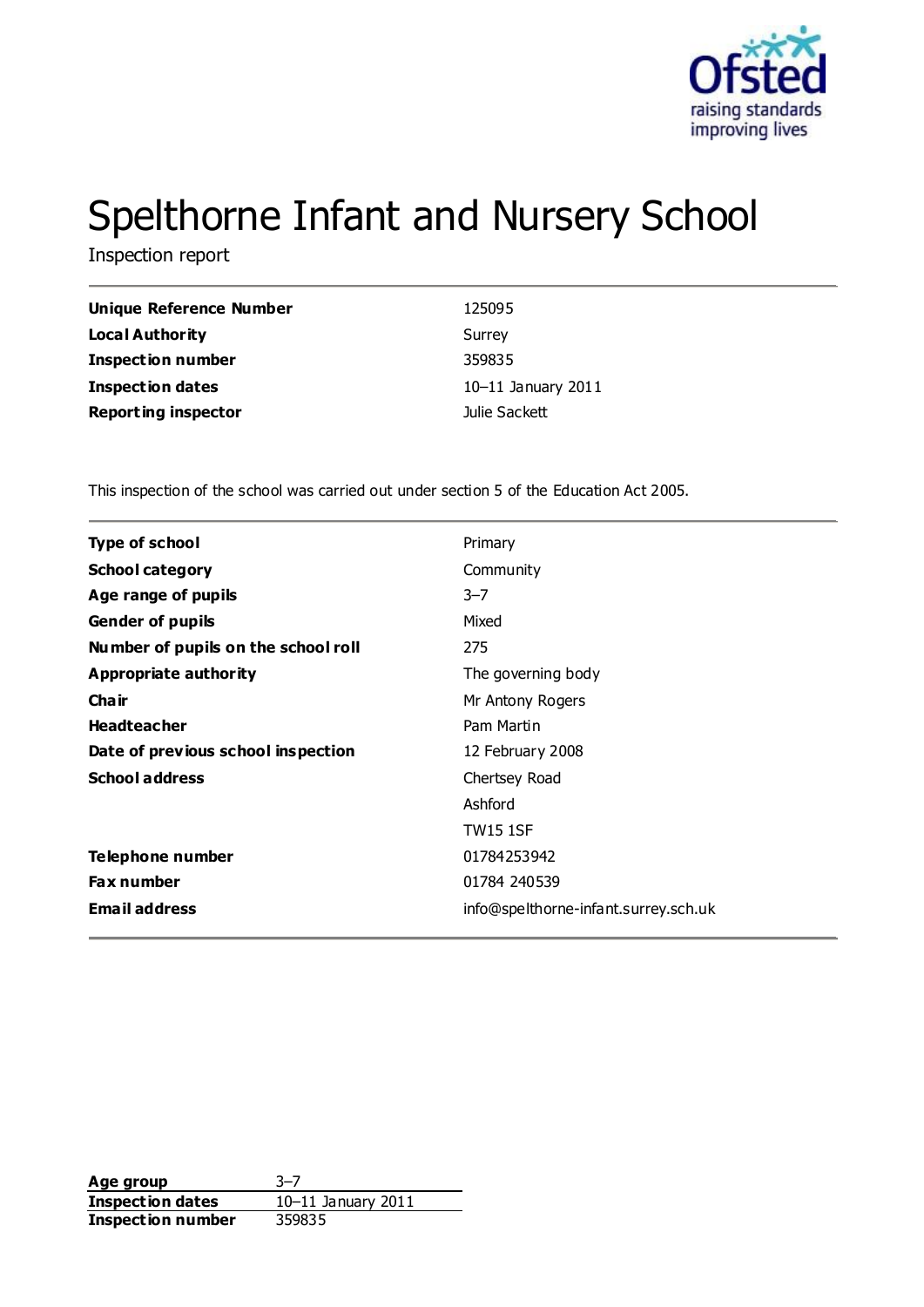The Office for Standards in Education, Children's Services and Skills (Ofsted) regulates and inspects to achieve excellence in the care of children and young people, and in education and skills for learners of all ages. It regulates and inspects childcare and children's social care, and inspects the Children and Family Court Advisory Support Service (Cafcass), schools, colleges, initial teacher training, work-based learning and skills training, adult and community learning, and education and training in prisons and other secure establishments. It assesses council children's services, and inspects services for looked after children, safeguarding and child protection.

Further copies of this report are obtainable from the school. Under the Education Act 2005, the school must provide a copy of this report free of charge to certain categories of people. A charge not exceeding the full cost of reproduction may be made for any other copies supplied.

If you would like a copy of this document in a different format, such as large print or Braille, please telephone 0300 123 4234, or email **[enquiries@ofsted.gov.uk](mailto:enquiries@ofsted.gov.uk)**.

You may copy all or parts of this document for non-commercial educational purposes, as long as you give details of the source and date of publication and do not alter the documentation in any way.

To receive regular email alerts about new publications, including survey reports and school inspection reports, please visit our website and go to 'Subscribe'.

Royal Exchange Buildings St Ann's Square Manchester M2 7LA T: 0300 123 4234 Textphone: 0161 618 8524 E: **[enquiries@ofsted.gov.uk](mailto:enquiries@ofsted.gov.uk)**

W: **[www.ofsted.gov.uk](http://www.ofsted.gov.uk/)**

© Crown copyright 2011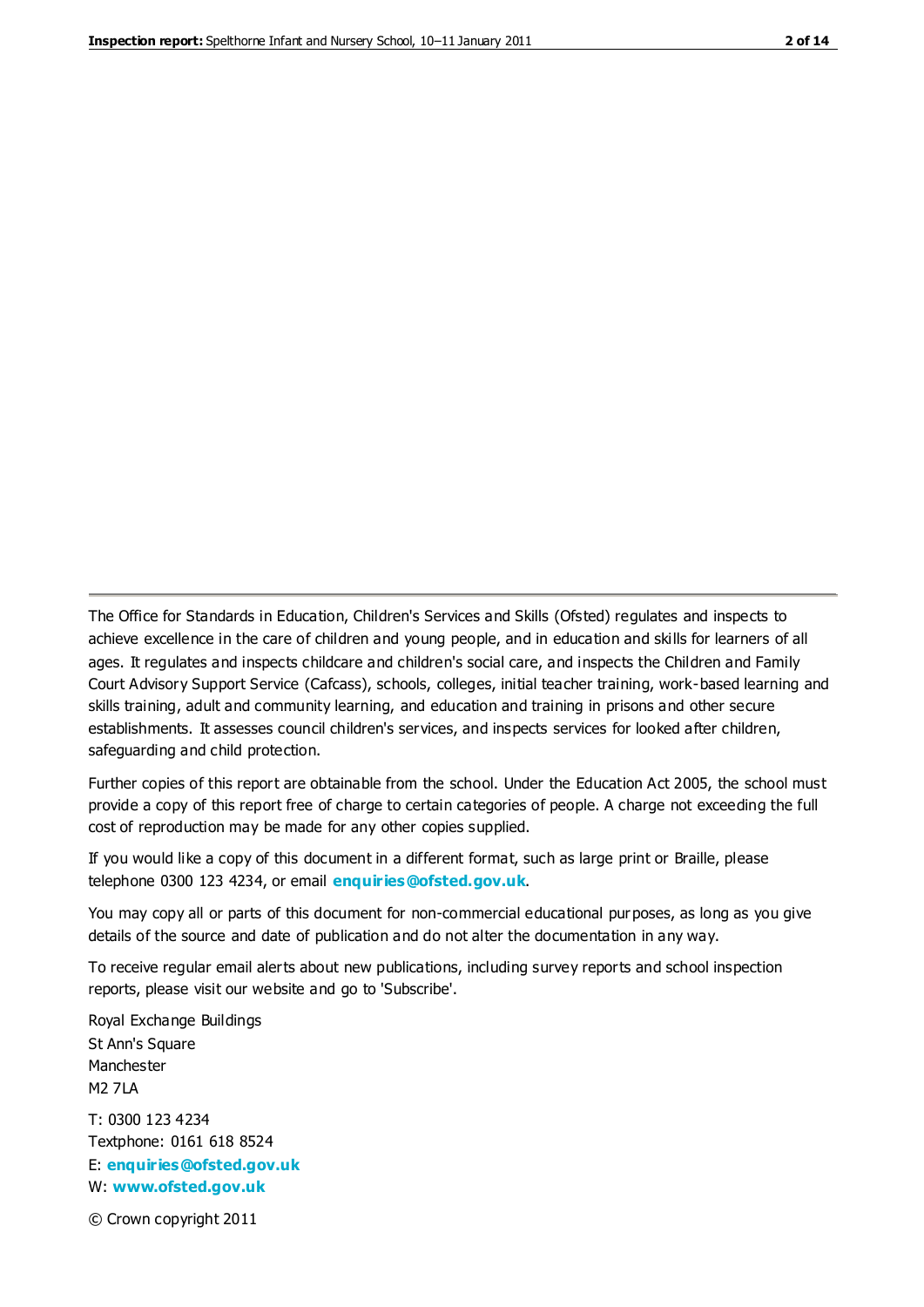# **Introduction**

This inspection was carried out by three additional inspectors. During the inspection, 19 lessons and 10 teachers were observed. Discussions were held with staff, members of the governing body, parents and carers, and pupils. Inspectors observed the school's work and looked at documentation including the school's improvement plan, the tracking of pupils' progress, provision for those pupils identified as having special educational needs and/or disabilities and minutes of the governing body meetings. In addition, 47 questionnaires from parents and carers and others from staff and pupils were analysed.

The inspection team reviewed many aspects of the school's work. It looked in detail at a number of key areas.

- How successful have school initiatives been in increasing the consistency of good or better teaching and in ensuring that all groups are fully challenged?
- What are the current rates of progress for all groups of pupils, including those with special educational needs and/or disabilities, the progress being made by boys in reading and the progress being made by potentially higher attaining pupils in writing?
- How effectively is assessment used to ensure that all pupils are well challenged and what is the impact of this on higher-attaining pupils?
- What impact is preparation for the forthcoming amalgamation having on pupils' achievement?

# **Information about the school**

The school is bigger than average and has an integrated special support centre for pupils with speech, language and communication needs. There is a children's centre on the site which was not inspected at this time. There is also a privately-run breakfast club and after school club. Most pupils are of White British heritage and the proportion of pupils who speak English as an additional language is broadly average. The proportion of pupils with special educational needs and/or disabilities is in line with the national average, although the percentage of pupils with a statement of special educational needs is higher than that found nationally. The proportion of pupils known to be eligible for free school meals is broadly in line with the national average. The school holds the Healthy School award, Activemark and Eco-Schools award (Silver).

Following consultation, an amalgamation with the local junior school has been proposed from September 2011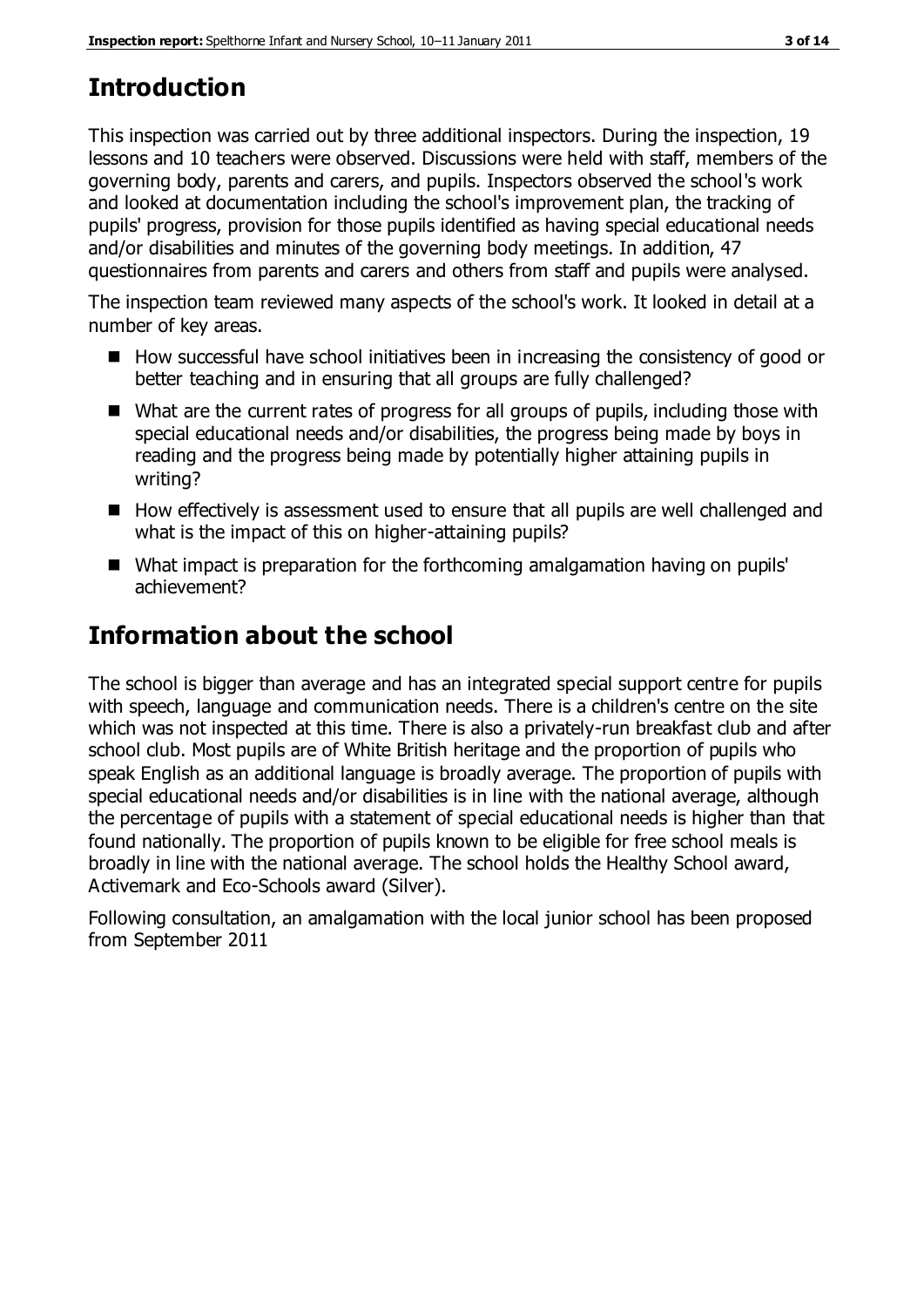**Inspection grades: 1 is outstanding, 2 is good, 3 is satisfactory, and 4 is inadequate** Please turn to the glossary for a description of the grades and inspection terms

# **Inspection judgements**

| Overall effectiveness: how good is the school? |  |
|------------------------------------------------|--|
|------------------------------------------------|--|

#### **The school's capacity for sustained improvement 2**

#### **Main findings**

Spelthorne Infant and Nursery School provides a good standard of education. The key to the school's success is its effective leadership and management. Leaders at all levels, including governors, remain committed to securing the best provision for pupils and there is no sense of complacency. There are positive and constructive steps in place to support the proposed amalgamation. Self-evaluation is accurate and the school has been successful in making improvements in key areas such as teaching, assessment and the Early Years Foundation Stage, resulting in steadily improving outcomes for the pupils. For example, the progress made by individual pupils is now regularly monitored by teachers and senior leaders so that support is successful in sustaining good progress. These factors illustrate the school's good capacity for continuing improvement. That said, whilst the use of data to monitor and support individual pupils' progress is well embedded, there is insufficiently rigorous analysis of trends in the progress made by different groups of pupils to even out any differences.

Pupils' personal development is good. Throughout the school pupils are enthusiastic learners and their good behaviour has a positive impact on their learning. Pupils' enjoyment of learning and the effective way in which the school engages with parents and carers is evident in the improved attendance rates which are now above the national average. As one parent said, 'It is a happy school and I'm pleased to be part of the community.' Pupils make a positive contribution to the school community and are proud of their positions of responsibility, such as playground pals, eco-warriors and school council members. Pupils' excellent commitment to healthy lifestyles is reflected in the school's Healthy School and Activemark awards and their enthusiastic uptake of extra-curricular sport. Effective organisation, caring adults and careful assessments of individual children enable children to make good progress during the Early Years Foundation Stage. This good start is built upon very well so that, by the time they leave the school at the end of Year 2, pupils' attainment is above average.

Pupils make good progress overall, although this is a little uneven across some groups. For example, a few more-able pupils and boys do not always make as much progress as they are capable of, especially in writing. Pupils with special educational needs and/or disabilities make good progress, in line with their peers. The clearest example of the school's outstanding care, guidance and support for pupils is the provision for those pupils whose communication difficulties affect their learning. These pupils are given very specific, individual support, including close links with parents and carers. This exemplary commitment mirrors the support provided to the rest of the school and is founded on a strongly inclusive ethos. Pupils from the speech, language and communication centre are integrated very well in mainstream lessons and also make good progress. Across the school, teachers plan engaging lessons with care and the improved use of questioning means that pupils are interested and actively involved in their learning. Assessment is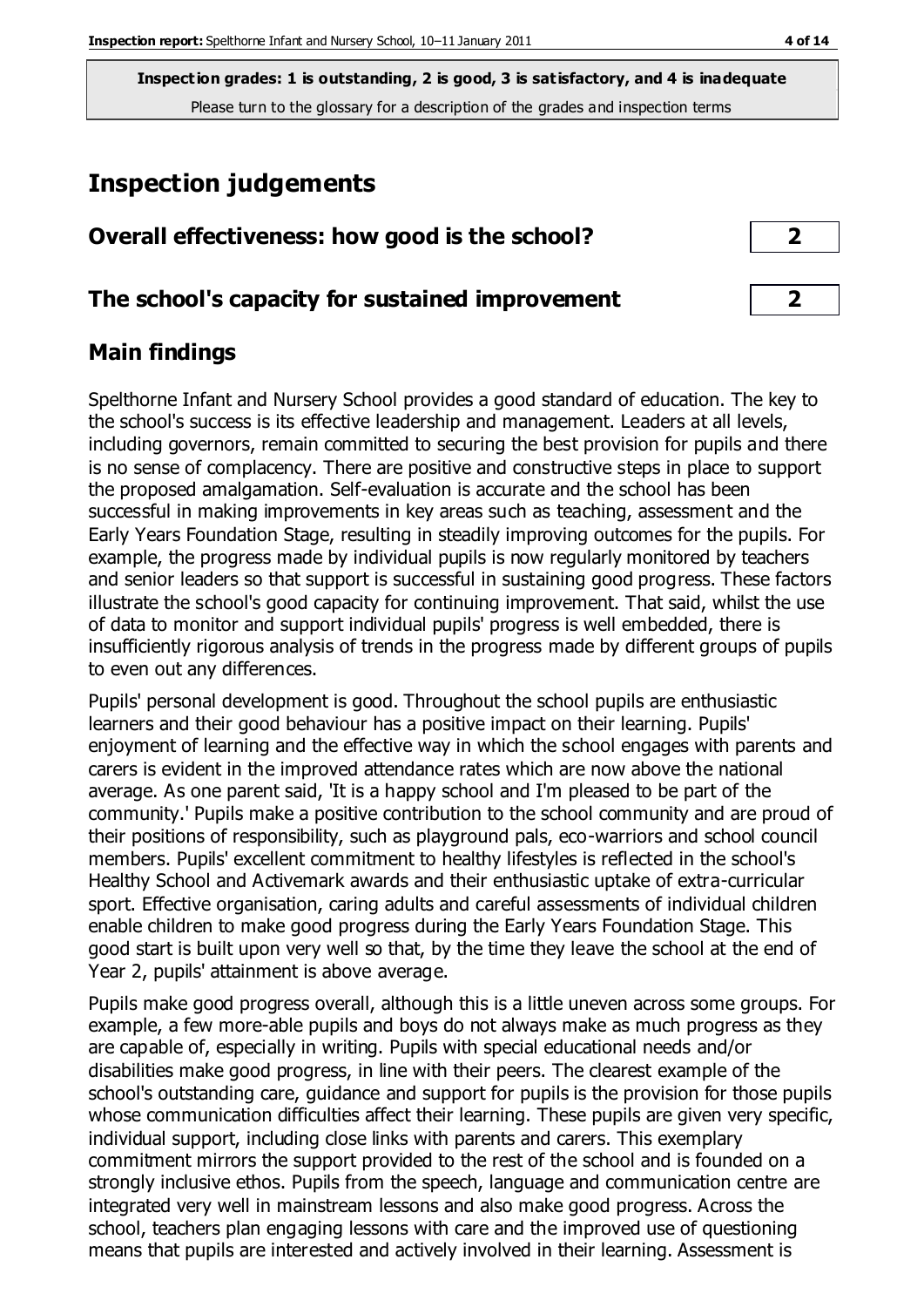**Inspection grades: 1 is outstanding, 2 is good, 3 is satisfactory, and 4 is inadequate** Please turn to the glossary for a description of the grades and inspection terms

generally thorough and accurate, although there is some variation in the extent to which it is used effectively to tailor subsequent teaching to the needs of individual pupils and different groups.

## **What does the school need to do to improve further?**

- Ensure that leaders and managers at all levels have an accurate picture of the progress made by groups of pupils by:
	- using existing tracking information more rigorously and systematically to analyse trends in the progress made by groups of pupils to more accurately inform school improvement.
- Improve the attainment and rates of progress of boys and potentially high-attaining pupils in writing by:
	- introducing a greater range of writing opportunities which are stimulating and interesting for all groups, but particularly for boys
	- increasing the consistency with which assessment is used during lessons to evaluate pupils' understanding and match subsequent input to their needs
	- ensuring that all activities in the Early Years Foundation Stage capitalise on children's interests, have a clear learning focus and promote the good development of early writing skills, particularly for boys.

# **Outcomes for individuals and groups of pupils 2**

Children enter the Early Years Foundation Stage with skills and understanding that vary, but which overall are below those expected for their age. Pupils make good progress during the Early Years Foundation Stage to reach broadly average levels of attainment by the time they enter Year 1. This successful start is built on during Key Stage 1 so that attainment in Year 2 is above average in reading, writing and mathematics. Observations of lessons during the inspection confirmed that, throughout the school, all groups of pupils achieve well regardless of their background or ability. This has led to a steadily rising trend in attainment by the end of Key Stage 1. Pupils behave well in lessons and they acquire good skills and working habits, working either independently or with their classmates. For example, Year 1 pupils were highly motivated and made good progress in a literacy lesson where they formulated questions to ask Goldilocks about her adventures with the three bears.

The pupils' enjoyment of school is reflected in their improved rates of attendance. Their good achievement, combined with their interest in learning, prepares pupils well for the transition to the next stage of their education and for their future lives.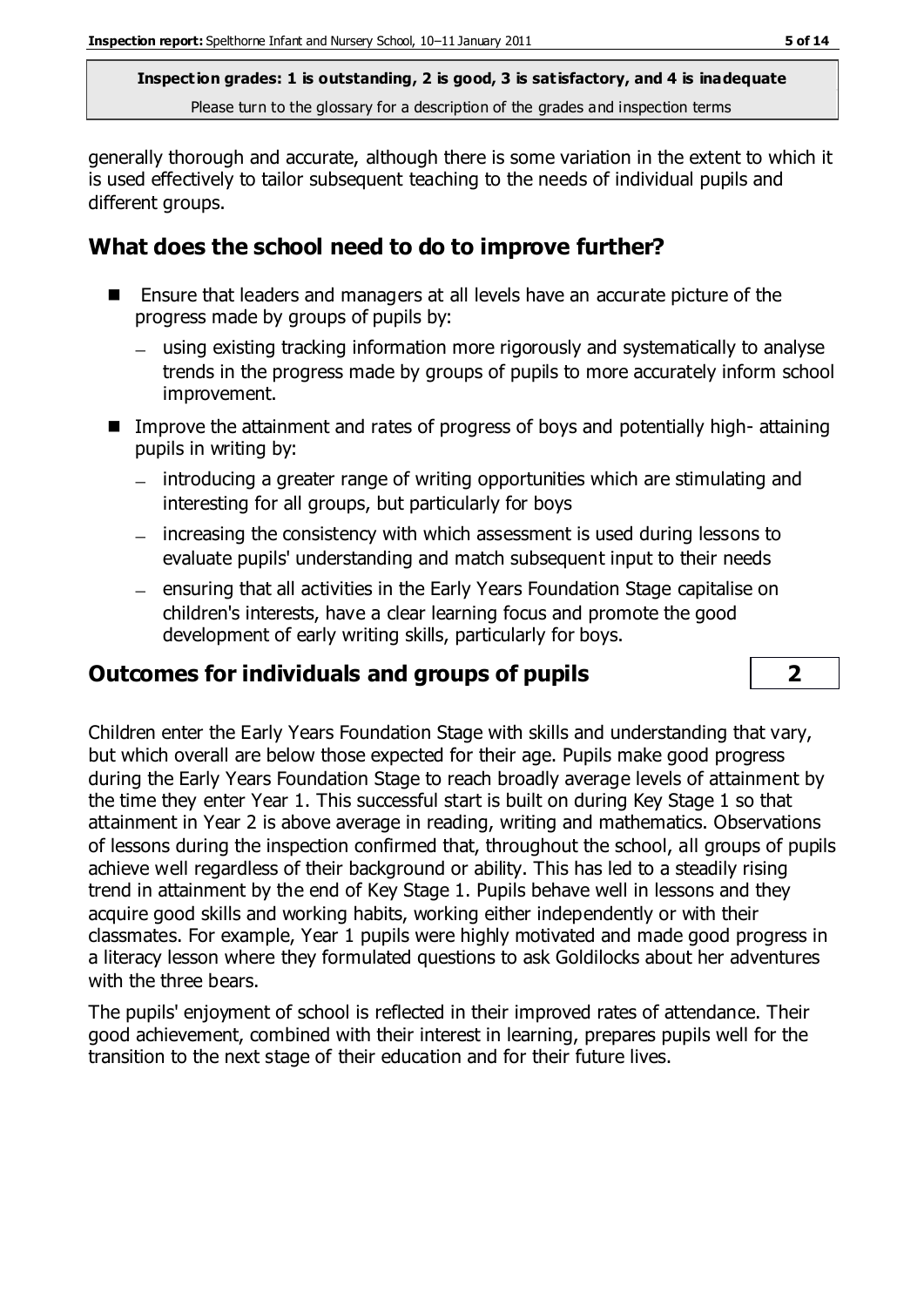Please turn to the glossary for a description of the grades and inspection terms

These are the grades for pupils' outcomes

| Pupils' achievement and the extent to which they enjoy their learning                                                     |                         |
|---------------------------------------------------------------------------------------------------------------------------|-------------------------|
| Taking into account:<br>Pupils' attainment <sup>1</sup>                                                                   | 2                       |
| The quality of pupils' learning and their progress                                                                        | $\mathcal{P}$           |
| The quality of learning for pupils with special educational needs and/or disabilities<br>and their progress               | $\mathcal{P}$           |
| The extent to which pupils feel safe                                                                                      | 2                       |
| Pupils' behaviour                                                                                                         | $\overline{\mathbf{2}}$ |
| The extent to which pupils adopt healthy lifestyles                                                                       | 1                       |
| The extent to which pupils contribute to the school and wider community                                                   | 2                       |
| The extent to which pupils develop workplace and other skills that will contribute to<br>their future economic well-being |                         |
| Taking into account:<br>Pupils' attendance <sup>1</sup>                                                                   | $\mathcal{P}$           |
| The extent of pupils' spiritual, moral, social and cultural development                                                   | 2                       |

<sup>1</sup> The grades for attainment and attendance are: 1 is high; 2 is above average; 3 is broadly average; and 4 is low

## **How effective is the provision?**

This is an exceptionally caring school. Pupils with communication difficulties have their needs met well through a balance of carefully-planned teaching in the centre and successful inclusion in mainstream lessons. Good teaching is common to the large majority of lessons throughout the school. Most teachers question pupils very effectively to evaluate and challenge their understanding and this promotes good learning. Assessment procedures have been developed well to ensure that learning is more closely matched to individual pupils' needs and interests and this is reflected in pupils' improved attainment and in their good progress. That said, there is some variation in the use of assessment in lessons. Some teachers demonstrate greater confidence and expertise than others in promptly addressing any misconceptions in pupils' understanding.

The curriculum provides a good basis for pupils' learning. It is organised around themes and topics which engage pupils' interest. For example, a mini-topic on robots was particularly successful in engaging boys. A strong emphasis on English and mathematics is helping to raise attainment. The curriculum is enriched well with a range of visits and visitors and this helps pupils to develop understanding and respect for people with different backgrounds and beliefs. The school provides excellent guidance and support for all pupils, especially those whose circumstances may make them vulnerable and pupils with additional learning needs. A significant strength is the way staff from the specialist speech and language centre work closely with mainstream staff to share expertise and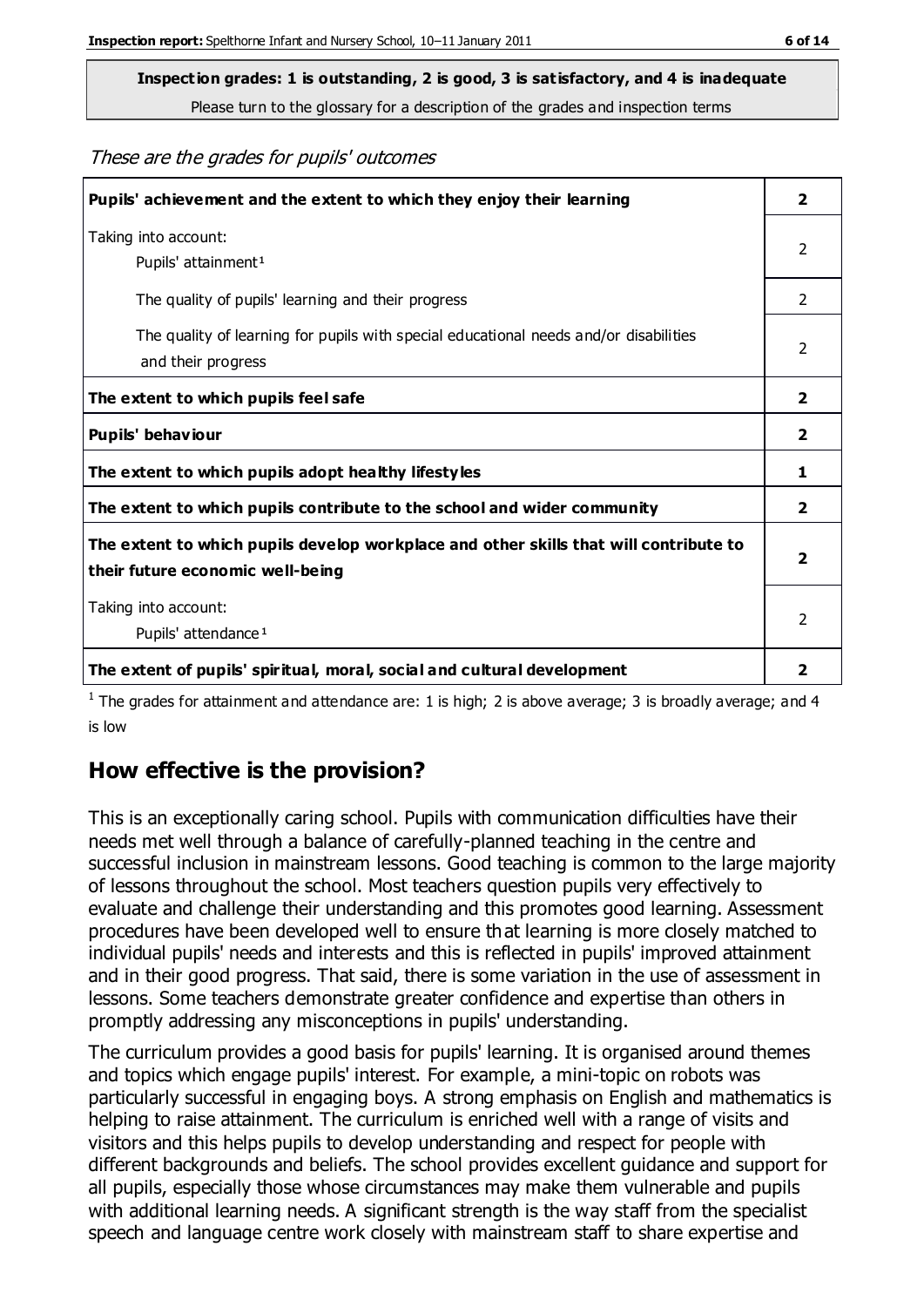Please turn to the glossary for a description of the grades and inspection terms

support the pupils' learning. Good partnerships exist between the school and outside agencies and these are used very effectively to support the pupils' learning and well-being.

These are the grades for the quality of provision

| The quality of teaching                                                                                    |  |
|------------------------------------------------------------------------------------------------------------|--|
| Taking into account:<br>The use of assessment to support learning                                          |  |
| The extent to which the curriculum meets pupils' needs, including, where relevant,<br>through partnerships |  |
| The effectiveness of care, guidance and support                                                            |  |

#### **How effective are leadership and management?**

Leaders at all levels have high aspirations for the school and work effectively together to drive improvements. Since the last inspection, effective and secure systems for tracking the progress of individual pupils have been established. This ensures that pupils who are not making expected progress are quickly identified and appropriate interventions put in place to meet their learning needs. The school's monitoring of the quality of teaching is accurate and indicates that, whilst there are still occasional examples of satisfactory teaching, it has been successful in increasing the proportion of good and outstanding teaching. Although all groups of pupils are making good progress, the absence of an analysis of the progress of different groups of pupils limits the effectiveness with which the impact of interventions for these groups is judged. Discrimination is not tolerated and the allocation of additional support to help pupils do as well as they can reflects the school's good promotion of equal opportunities.

Governors discharge their statutory duties, including those relating to safeguarding pupils, well and provide valuable support and challenge for the school, for example in evaluating the impact of curriculum developments. The quality of arrangements for safeguarding pupils' welfare is good. Comprehensive policies underpin the robust checking procedures and good partnerships with outside agencies enhance the support for pupils and families who might be vulnerable.

The school has a good understanding of its context and effectively promotes cohesion within the local and school community. Plans are being implemented to develop provision to give pupils a wider experience of the diversity of backgrounds and beliefs within the United Kingdom and beyond. For example, the school is developing links with a rural school in the United Kingdom and is effectively monitoring the impact of this initiative on pupils' understanding.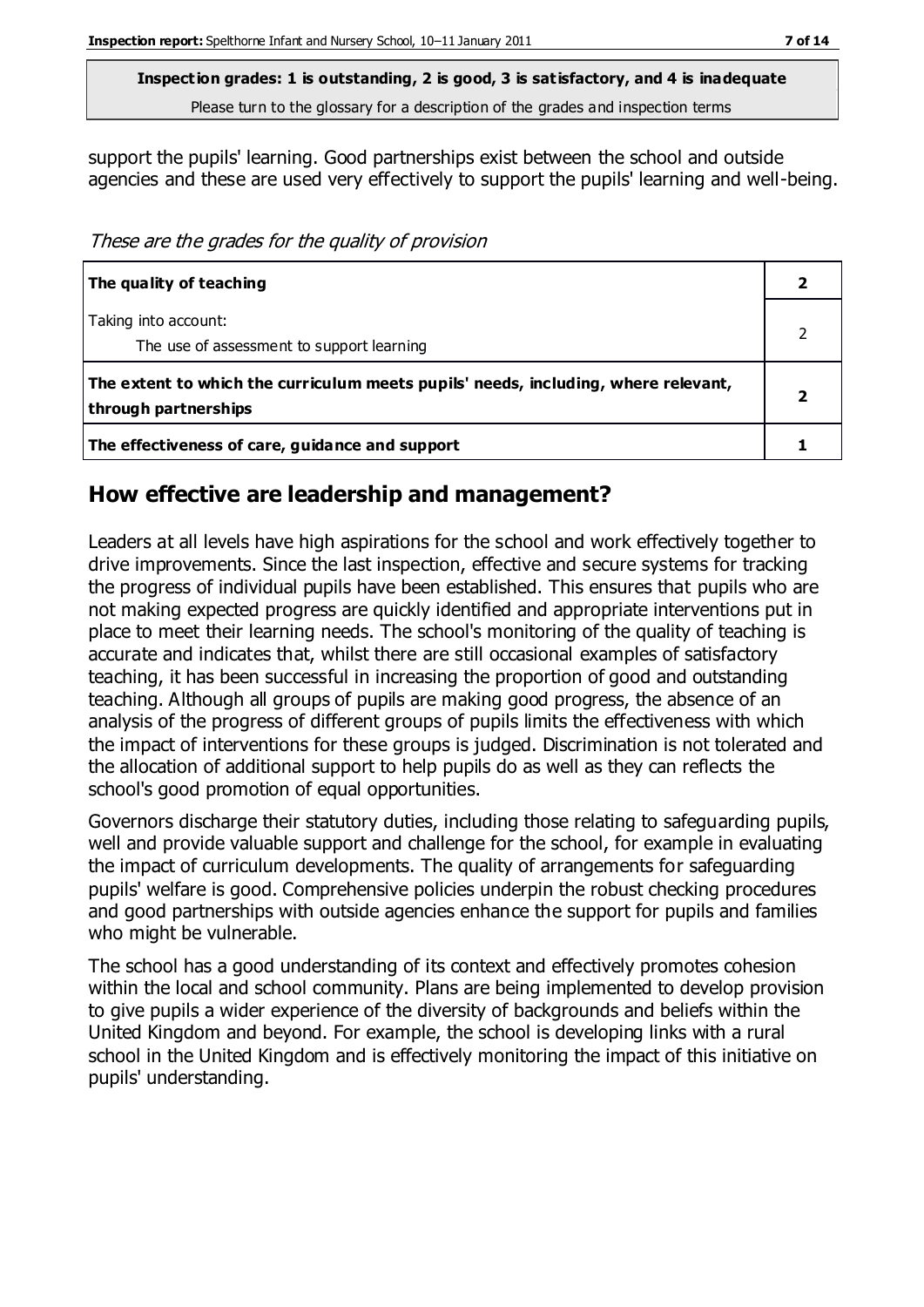Please turn to the glossary for a description of the grades and inspection terms

**The effectiveness of leadership and management in embedding ambition and driving improvement 2** Taking into account: The leadership and management of teaching and learning 2 **The effectiveness of the governing body in challenging and supporting the school so that weaknesses are tackled decisively and statutory responsibilities met 2 The effectiveness of the school's engagement with parents and carers 2 The effectiveness of partnerships in promoting learning and well-being 2 The effectiveness with which the school promotes equality of opportunity and tackles discrimination 2 The effectiveness of safeguarding procedures 2 The effectiveness with which the school promotes community cohesion 2 The effectiveness with which the school deploys resources to achieve value for money 2**

These are the grades for leadership and management

## **Early Years Foundation Stage**

The commitment and care shown by Early Years Foundation Stage staff are evident in the way that all children settle into school so well and immediately begin to learn. Adults provide clear routines and enable children to build strong, positive relationships. Induction meetings, such as the 'stay and play' sessions, enable the staff, children and their families to get to know each other and help make sure that starting school is a happy and positive experience. As one parent said, 'The excellent induction meant that my son settled quickly.'

Children make good progress and achieve well, especially in their personal, social and emotional development and in language skills. However, the school is aware that some boys make slower progress than other children in developing early writing skills. Planning for all aspects of children's learning is of good quality and is responsive to their ideas. In a few instances the learning focus is unclear so that opportunities are missed to capitalise fully on children's interests and to accelerate progress, particularly those activities which are of interest to boys. There is a good range of well-resourced activities in which children can choose to be involved. Movement between the indoor and outdoor spaces successfully encourages the growth of children's independence and self-esteem.

The leadership and management of the Early Years Foundation Stage are good. There is evidence of the successful impact of initiatives to improve outcomes and the school's provision, such as the development of a cohesive Early Years Foundation Stage team. The leader has an accurate view of the strengths of the setting and of the areas for improvement.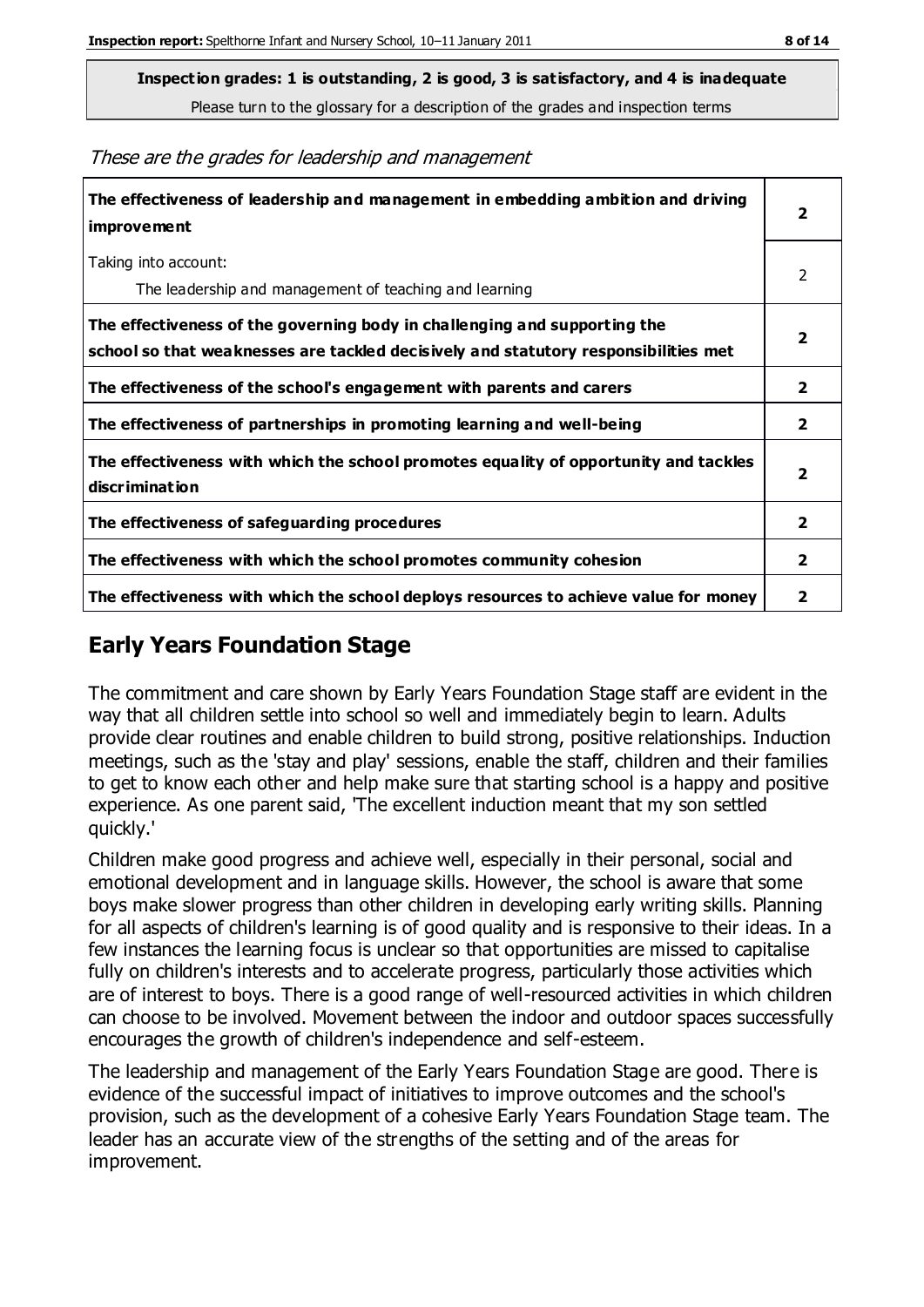Please turn to the glossary for a description of the grades and inspection terms

These are the grades for the Early Years Foundation Stage

| Overall effectiveness of the Early Years Foundation Stage                             |  |  |
|---------------------------------------------------------------------------------------|--|--|
| Taking into account:<br>Outcomes for children in the Early Years Foundation Stage     |  |  |
| The quality of provision in the Early Years Foundation Stage                          |  |  |
| The effectiveness of leadership and management of the Early Years Foundation<br>Stage |  |  |

## **Views of parents and carers**

Most of the parents and carers who returned questionnaires were very positive about their children's experiences of school. They were unanimous in their belief that their children enjoy school and make enough progress. Parents and carers believe that the teaching is good and that the school manages behaviour well. A very small minority believe that the school does not deal effectively with unacceptable behaviour. Inspection evidence shows that the school responds well to any incidents of challenging behaviour. Parents are also very appreciative of the quality of care and support, and particularly of that provided by the speech, language and communication centre. A very small minority of parents and carers believe that the school does not do enough to inform them about their children's progress. This concern was followed up and inspectors found that the school informs parents and carers well, for example during parents' evenings. The evidence of the inspection confirms parents' and carers' positive views of the leadership and management, the teaching and of the extent to which the school meets the needs of individual pupils.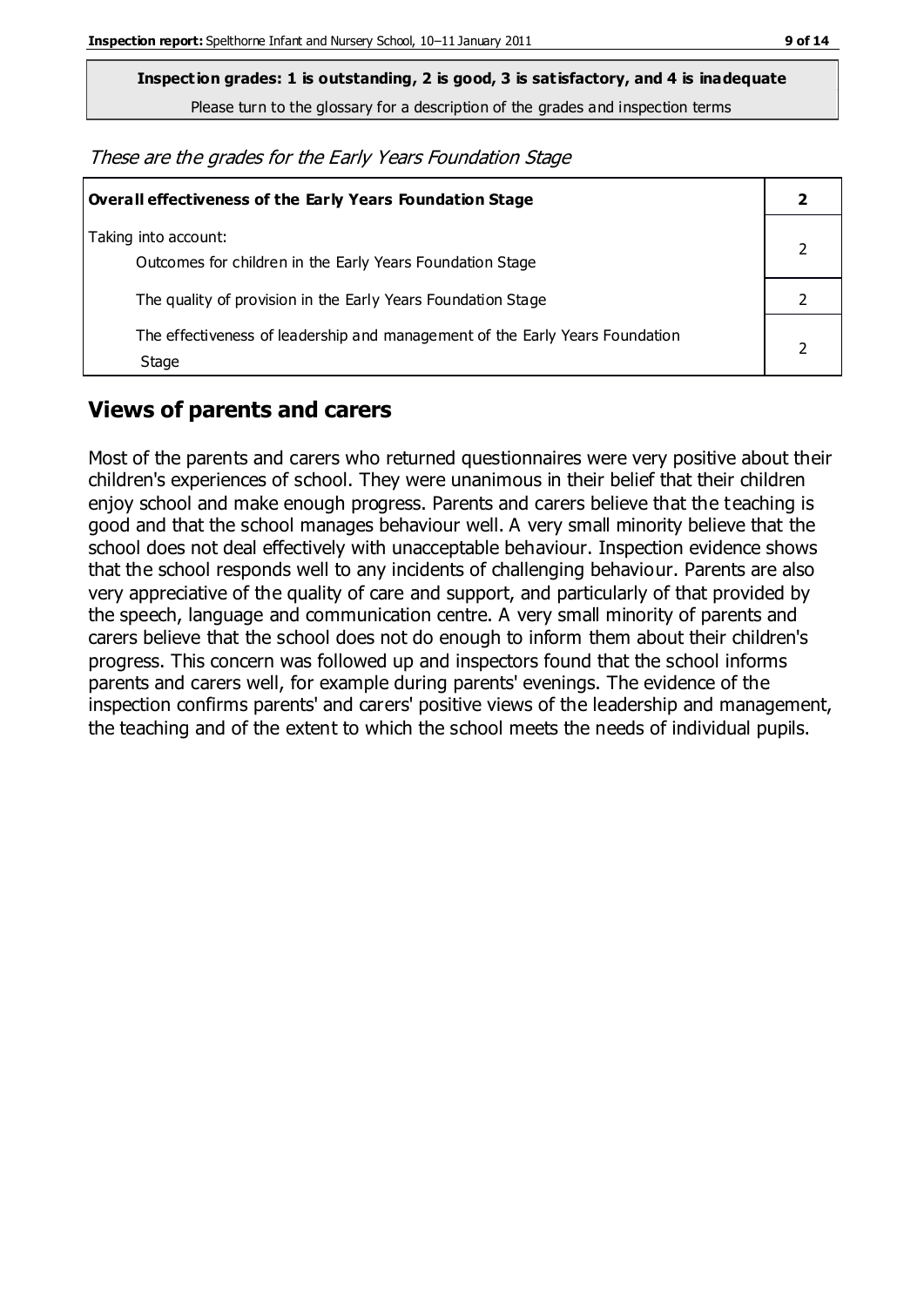#### **Responses from parents and carers to Ofsted's questionnaire**

Ofsted invited all the registered parents and carers of pupils registered at Spelthorne Infant and Nursery School to complete a questionnaire about their views of the school.

In the questionnaire, parents and carers were asked to record how strongly they agreed with 13 statements about the school.

The inspection team received 47 completed questionnaires by the end of the on-site inspection. In total, there are 275 pupils registered at the school.

| <b>Statements</b>                                                                                                                                                                                                                                       | <b>Strongly</b><br>agree |               | Agree        |               | <b>Disagree</b> |                | <b>Strongly</b><br>disagree |               |
|---------------------------------------------------------------------------------------------------------------------------------------------------------------------------------------------------------------------------------------------------------|--------------------------|---------------|--------------|---------------|-----------------|----------------|-----------------------------|---------------|
|                                                                                                                                                                                                                                                         | <b>Total</b>             | $\frac{1}{2}$ | <b>Total</b> | $\frac{1}{2}$ | <b>Total</b>    | $\frac{0}{0}$  | <b>Total</b>                | $\frac{0}{0}$ |
| My child enjoys school                                                                                                                                                                                                                                  | 36                       | 77            | 10           | 21            | 0               | $\mathbf 0$    | $\mathbf 0$                 | $\mathbf 0$   |
| The school keeps my child<br>safe                                                                                                                                                                                                                       | 32                       | 68            | 13           | 28            | $\mathbf{1}$    | $\overline{2}$ | $\mathbf 0$                 | $\mathbf 0$   |
| My school informs me about<br>my child's progress                                                                                                                                                                                                       | 21                       | 45            | 20           | 43            | $\overline{2}$  | 4              | $\mathbf 0$                 | $\mathbf 0$   |
| My child is making enough<br>progress at this school                                                                                                                                                                                                    | 25                       | 53            | 20           | 43            | 0               | $\mathbf 0$    | $\mathbf 0$                 | $\mathbf 0$   |
| The teaching is good at this<br>school                                                                                                                                                                                                                  | 26                       | 55            | 19           | 40            | $\mathbf{1}$    | $\overline{2}$ | 0                           | $\mathbf 0$   |
| The school helps me to<br>support my child's learning                                                                                                                                                                                                   | 26                       | 55            | 18           | 38            | $\overline{2}$  | 4              | $\mathbf 0$                 | $\mathbf 0$   |
| The school helps my child to<br>have a healthy lifestyle                                                                                                                                                                                                | 26                       | 55            | 18           | 38            | 1               | $\overline{2}$ | $\mathbf 0$                 | $\mathbf 0$   |
| The school makes sure that<br>my child is well prepared for<br>the future (for example<br>changing year group,<br>changing school, and for<br>children who are finishing<br>school, entering further or<br>higher education, or entering<br>employment) | 19                       | 40            | 24           | 51            | $\mathbf{1}$    | $\overline{2}$ | $\mathbf 0$                 | $\mathbf 0$   |
| The school meets my child's<br>particular needs                                                                                                                                                                                                         | 24                       | 51            | 20           | 43            | $\mathbf{1}$    | $\overline{2}$ | $\mathbf 0$                 | $\mathbf 0$   |
| The school deals effectively<br>with unacceptable behaviour                                                                                                                                                                                             | 21                       | 45            | 21           | 45            | $\overline{2}$  | $\overline{4}$ | $\mathbf 0$                 | $\mathbf 0$   |
| The school takes account of<br>my suggestions and concerns                                                                                                                                                                                              | 18                       | 38            | 25           | 53            | 1               | $\overline{2}$ | $\mathbf 0$                 | $\mathbf{0}$  |
| The school is led and<br>managed effectively                                                                                                                                                                                                            | 29                       | 62            | 15           | 32            | $\mathbf{1}$    | $\overline{2}$ | $\mathbf 0$                 | $\mathbf 0$   |
| Overall, I am happy with my<br>child's experience at this<br>school                                                                                                                                                                                     | 33                       | 70            | 13           | 28            | $\pmb{0}$       | $\mathbf 0$    | $\mathbf 0$                 | $\pmb{0}$     |

The table above summarises the responses that parents and carers made to each statement. The percentages indicate the proportion of parents and carers giving that response out of the total number of completed questionnaires. Where one or more parents and carers chose not to answer a particular question, the percentages will not add up to 100%.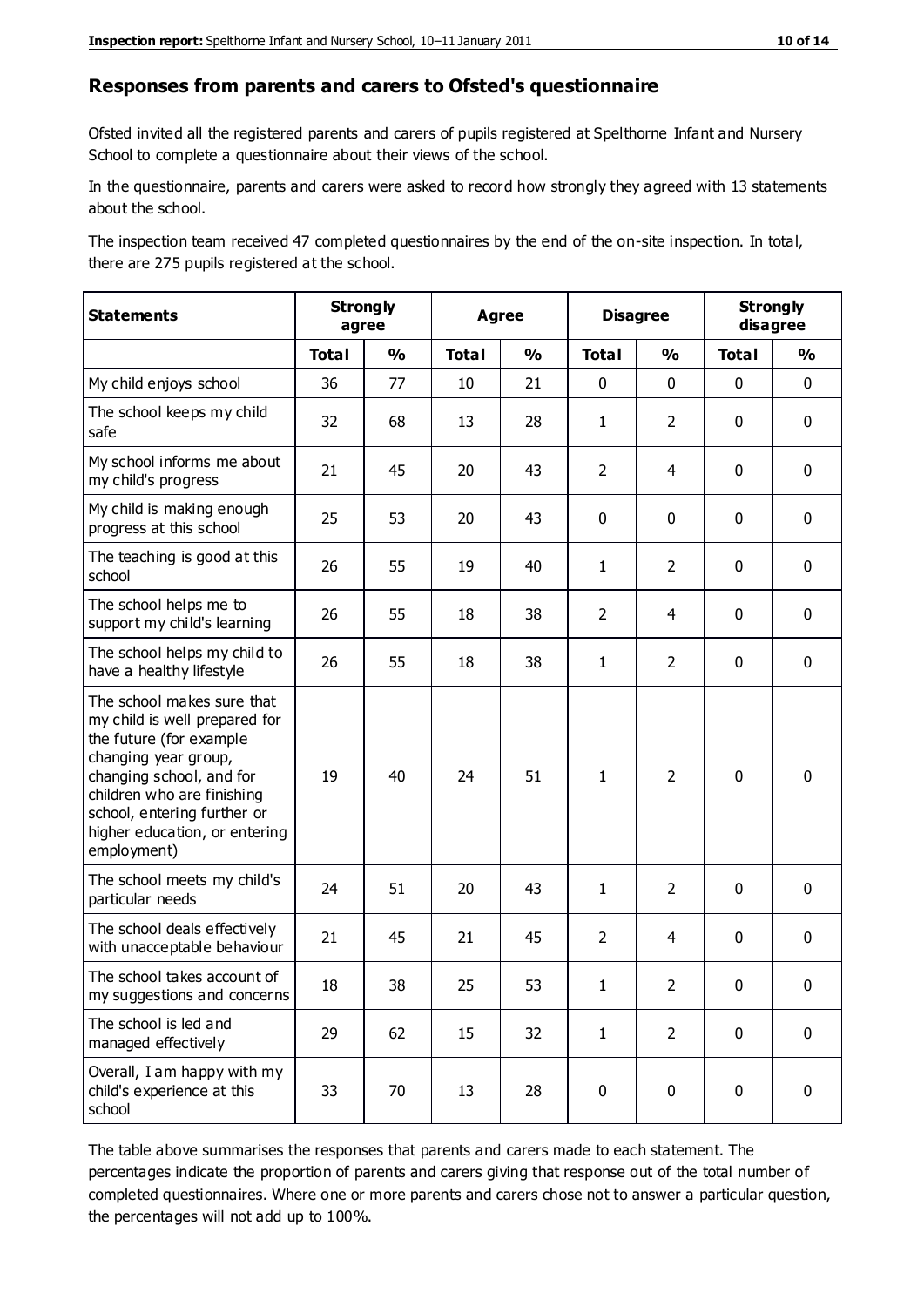# **Glossary**

| Grade   | <b>Judgement</b> | <b>Description</b>                                                                                                                                                                                                            |
|---------|------------------|-------------------------------------------------------------------------------------------------------------------------------------------------------------------------------------------------------------------------------|
| Grade 1 | Outstanding      | These features are highly effective. An outstanding school<br>provides exceptionally well for all its pupils' needs.                                                                                                          |
| Grade 2 | Good             | These are very positive features of a school. A school that<br>is good is serving its pupils well.                                                                                                                            |
| Grade 3 | Satisfactory     | These features are of reasonable quality. A satisfactory<br>school is providing adequately for its pupils.                                                                                                                    |
| Grade 4 | Inadequate       | These features are not of an acceptable standard. An<br>inadequate school needs to make significant improvement<br>in order to meet the needs of its pupils. Ofsted inspectors<br>will make further visits until it improves. |

#### **What inspection judgements mean**

#### **Overall effectiveness of schools**

|                       | Overall effectiveness judgement (percentage of schools) |      |                     |                   |
|-----------------------|---------------------------------------------------------|------|---------------------|-------------------|
| <b>Type of school</b> | <b>Outstanding</b>                                      | Good | <b>Satisfactory</b> | <b>Inadequate</b> |
| Nursery schools       | 59                                                      | 35   | 3                   | 3                 |
| Primary schools       | 9                                                       | 44   | 39                  | 7                 |
| Secondary schools     | 13                                                      | 36   | 41                  | 11                |
| Sixth forms           | 15                                                      | 39   | 43                  | 3                 |
| Special schools       | 35                                                      | 43   | 17                  | 5                 |
| Pupil referral units  | 21                                                      | 42   | 29                  | 9                 |
| All schools           | 13                                                      | 43   | 37                  | 8                 |

New school inspection arrangements were introduced on 1 September 2009. This means that inspectors now make some additional judgements that were not made previously.

The data in the table above are for the period 1 September 2009 to 31 August 2010 and are consistent with the latest published official statistics about maintained school inspec tion outcomes (see **[www.ofsted.gov.uk](http://www.ofsted.gov.uk/)**).

The sample of schools inspected during 2009/10 was not representative of all schools nationally, as weaker schools are inspected more frequently than good or outstanding schools.

Percentages are rounded and do not always add exactly to 100.

Sixth form figures reflect the judgements made for the overall effectiveness of the sixth form in secondary schools, special schools and pupil referral units.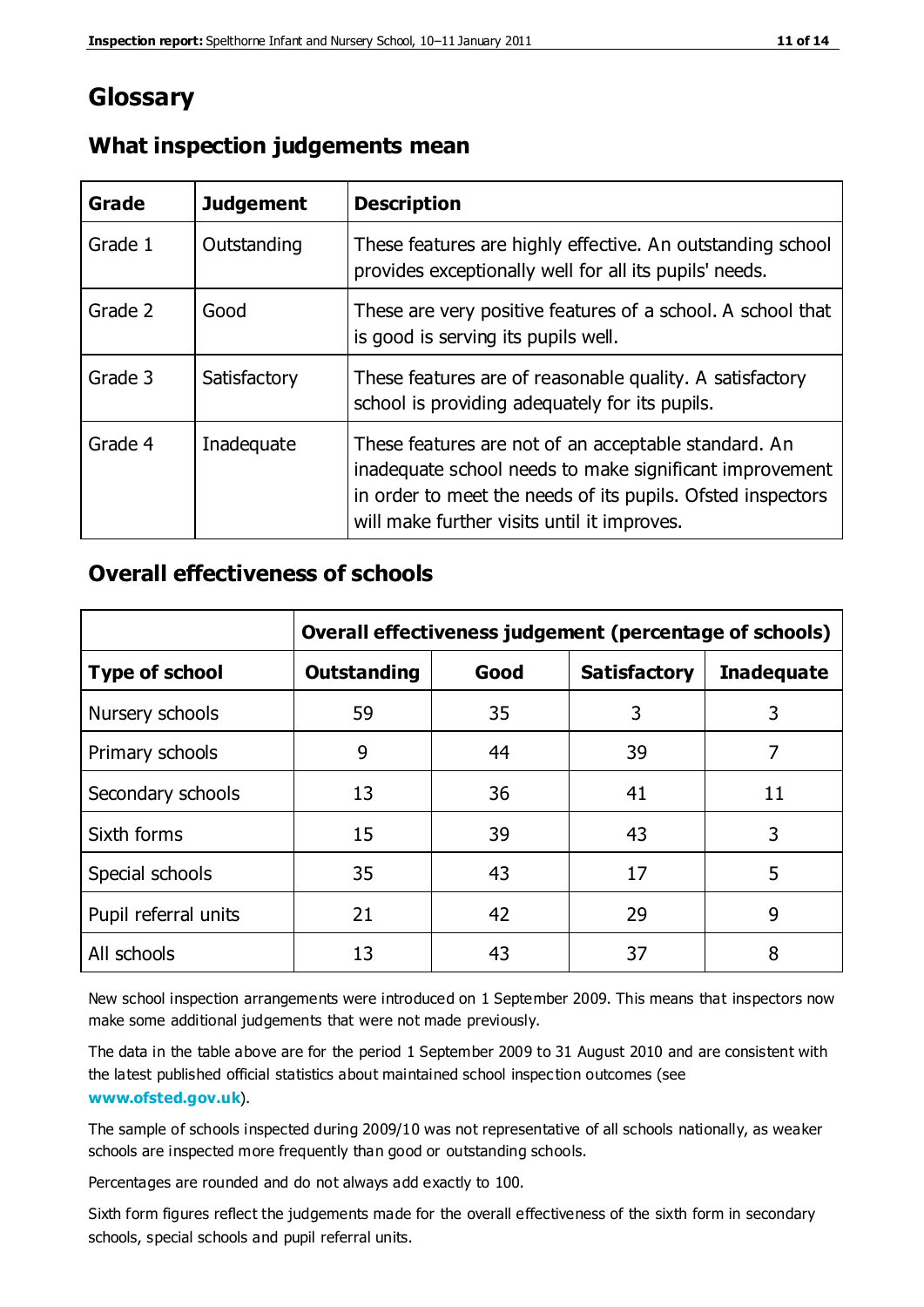# **Common terminology used by inspectors**

| Achievement:               | the progress and success of a pupil in their learning,<br>development or training.                                                                                                                                                          |  |  |
|----------------------------|---------------------------------------------------------------------------------------------------------------------------------------------------------------------------------------------------------------------------------------------|--|--|
| Attainment:                | the standard of the pupils' work shown by test and<br>examination results and in lessons.                                                                                                                                                   |  |  |
| Capacity to improve:       | the proven ability of the school to continue<br>improving. Inspectors base this judgement on what<br>the school has accomplished so far and on the quality<br>of its systems to maintain improvement.                                       |  |  |
| Leadership and management: | the contribution of all the staff with responsibilities,<br>not just the headteacher, to identifying priorities,<br>directing and motivating staff and running the school.                                                                  |  |  |
| Learning:                  | how well pupils acquire knowledge, develop their<br>understanding, learn and practise skills and are<br>developing their competence as learners.                                                                                            |  |  |
| Overall effectiveness:     | inspectors form a judgement on a school's overall<br>effectiveness based on the findings from their<br>inspection of the school. The following judgements,<br>in particular, influence what the overall effectiveness<br>judgement will be. |  |  |
|                            | The school's capacity for sustained<br>improvement.                                                                                                                                                                                         |  |  |
|                            | Outcomes for individuals and groups of pupils.                                                                                                                                                                                              |  |  |
|                            | The quality of teaching.                                                                                                                                                                                                                    |  |  |
|                            | The extent to which the curriculum meets<br>pupils' needs, including, where relevant,<br>through partnerships.                                                                                                                              |  |  |
|                            | The effectiveness of care, guidance and<br>support.                                                                                                                                                                                         |  |  |
| Progress:                  | the rate at which pupils are learning in lessons and<br>over longer periods of time. It is often measured by<br>comparing the pupils' attainment at the end of a key                                                                        |  |  |

stage with their attainment when they started.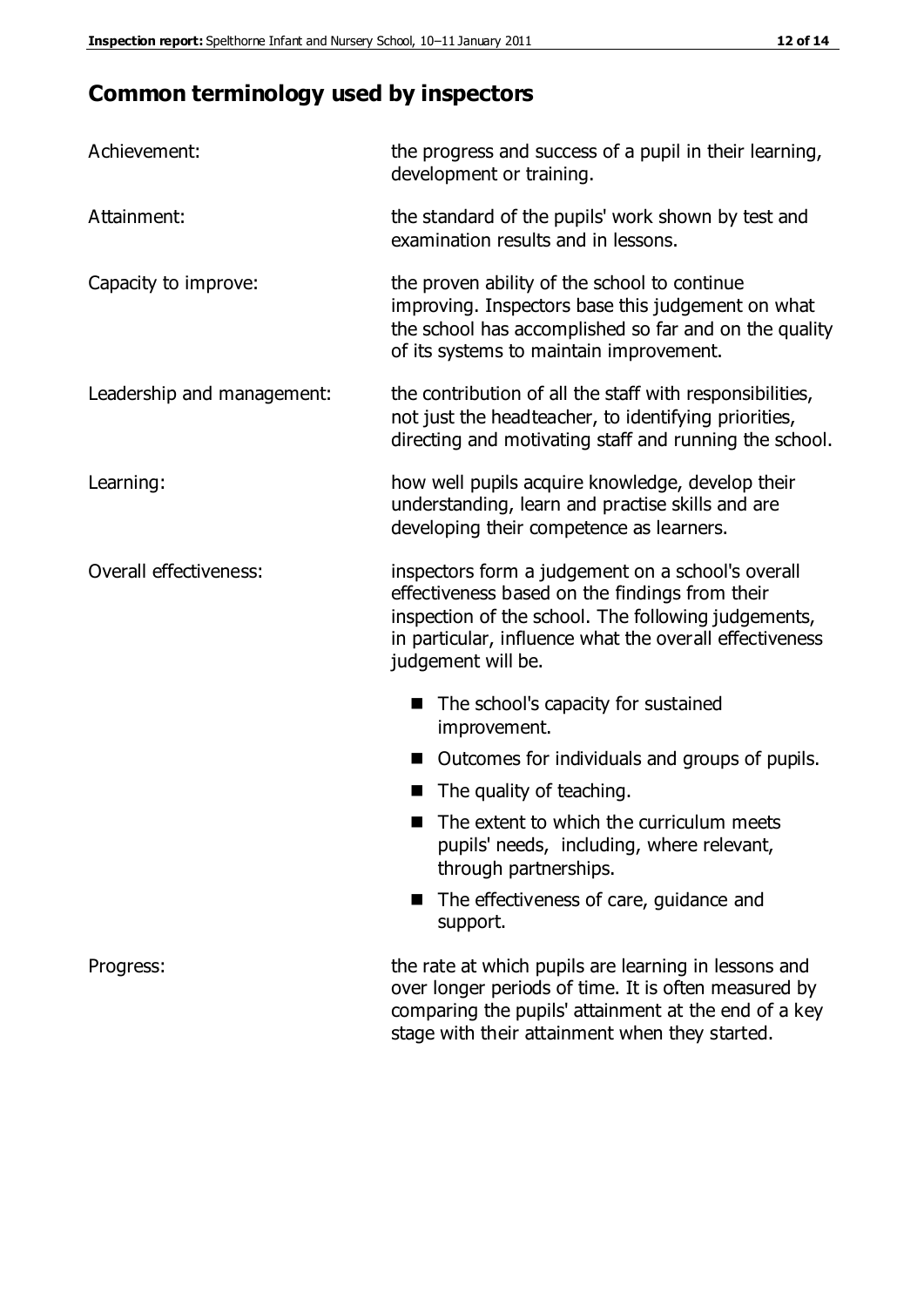#### **This letter is provided for the school, parents and carers to share with their children. It describes Ofsted's main findings from the inspection of their school.**

12 January 2011

#### Dear Pupils

#### **Inspection of Spelthorne Infant and Nursery School, Ashford TW15 1SF**

You may remember that three inspectors came to visit your school recently. We would like to thank all of you for making us feel so welcome and for your help during the inspection. We enjoyed seeing you in the classrooms and talking to you at playtimes and lunchtimes. I am writing to tell you what we found out.

We agree with your parents and carers that Spelthorne Infant and Nursery School is a good school. We know that you enjoy coming to school and this means that you attend school more regularly than some pupils in other schools. You feel very safe in school and behave well. This is because all of the adults take excellent care of you. You are especially good at learning how to keep fit and healthy. You are making good progress because you like to learn and the teachers know how to help you to learn well. Some of you are making a little more progress than others though, so we have asked the school to do two things.

- Make sure that all of the adults know exactly how well you are all doing.
- $\blacksquare$  Help you all to make as much progress in writing as you do with your reading and mathematics, especially the boys and those of you who find learning easy.

All of you can help by always behaving well and trying your hardest with your work.

Yours sincerely

Julie Sackett Lead inspector